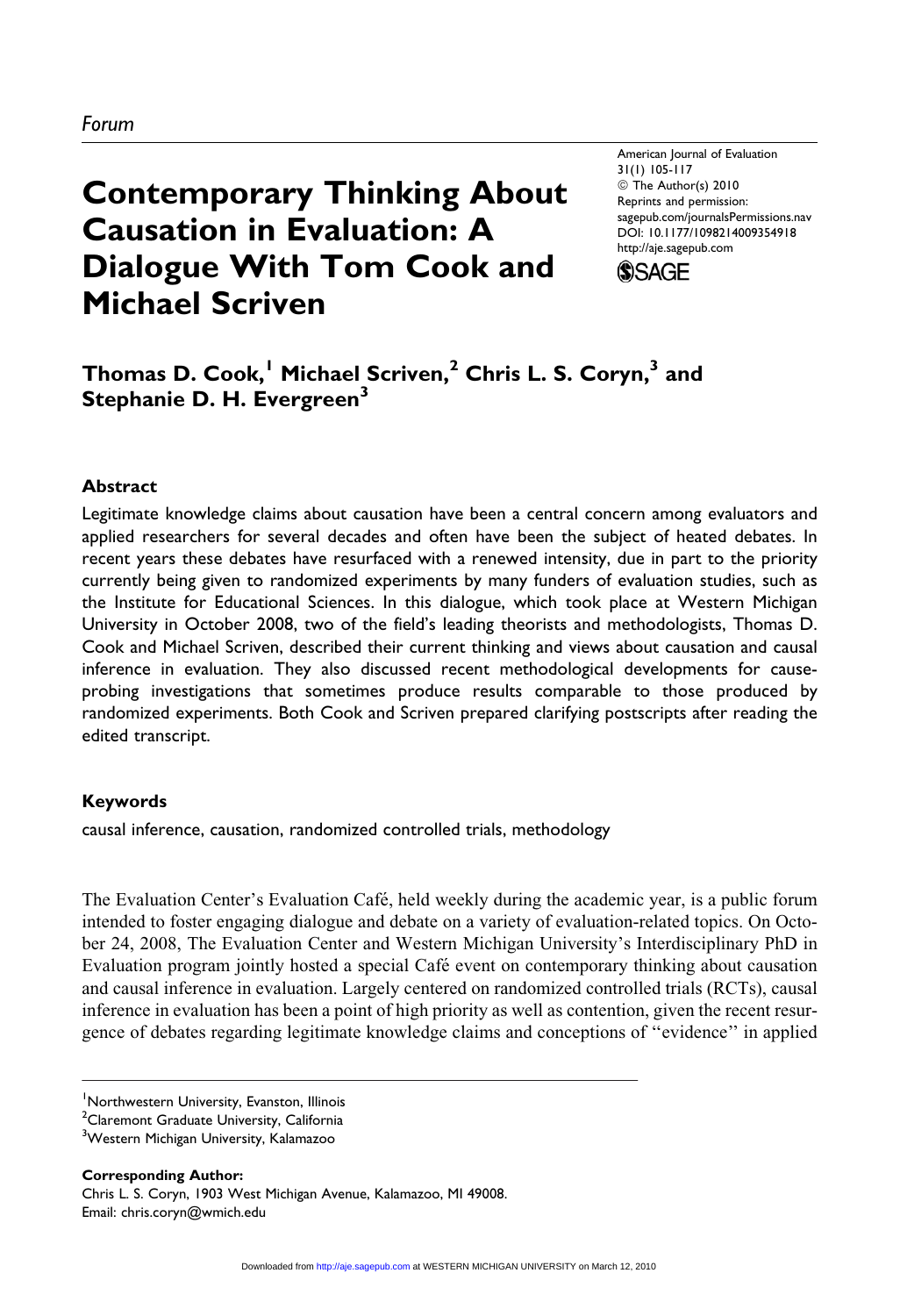research and evaluation (Donaldson, Christie, & Mark, 2009). Two of evaluation's leading theorists and methodologists, Thomas D. Cook and Michael Scriven, were invited to discuss the topic not only because of their substantive expertise but also because they were expected to have differing viewpoints on the matter.

Cook is a professor of Sociology, Psychology, Education, and Social Policy at Northwestern University's Institute for Policy Research. He has authored numerous papers and books on theory of method and causal generalization, including Experimental and quasi-experimental designs for generalized causal inference (Shadish, Cook, & Campbell, 2002) with William Shadish and Donald Campbell, ''Clarifying the warrant for generalized causal inferences in quasi-experimentation'' (Cook, 1991), and Quasi-experimentation: Design and analysis issues for field settings (1979) with Campbell, among many others.

Scriven is a distinguished professor at the School of Organizational and Behavioral Sciences at Claremont Graduate University. He has written extensively on the philosophy and methodology of causation, including, for example, ''Defects of the necessary condition analysis of causation'' (Scriven, 1993), ''Maximizing the power of causal investigations: The modus operandi method'' (Scriven, 1976), and, more recently, ''A summative evaluation of RCT methodology: & An alternative approach to causal research'' (Scriven, 2008).

In the edited transcript that follows, Cook and Scriven describe their current thinking and views about causation and causal inference in evaluation. They also discuss and reflect on recent methodological developments and alternatives to RCTs for cause-probing investigations in educational and other settings. After reviewing the transcript, both scholars requested the addition of postscripts, which follow.

## A Dialogue on Contemporary Thinking About Causation

Tom Cook: What I'd like to do today is engage in a dialogue with Michael about similarities and differences in our perspectives. One thing I am doing is pushing ahead a program of research on when studies done without random assignment regularly reproduce the results of studies with random assignment. It involves taking a randomized experiment and first calculating the effect sizes it produces for any given outcome. Then, one creates a nonexperiment designed to answer the very same causal question. The trick is to use the same treatment group in the experiment and nonexperiment. What varies is how the comparison group is formed. The logic is that the credibility of alternatives to the randomized experiment is greater if they often reproduce the same results as a randomized experiment. LaLonde (1986) began this line of research and Cook, Shadish, and Wong (2008) do so in other domains while also providing comprehensive criteria for determining how well a ''within-study comparison'' has been carried out. In any event, the main aim of this line of work is to provide evaluators with a set of arrows for their causal quiver instead of having to rely on a single one—the randomized experiment. But the set of acceptable alternatives is sharply defined by the ability to recreate experimental results on a regular basis. These are the alternatives most worth supporting.

The three nonexperimental alternatives identified to date as recreating experimental results are

- 1. Regression discontinuity, which has worked in all three attempts to reproduce experimental results, as reviewed in Cook and Wong (in press).
- 2. A geographically local intact comparison group that is matched on pretest scores. This has also worked in all three attempts to use it, presumably because it leads to minimal differences from the treatment group on a highly stable measure that is due to the group (and not individual) level of the matching. The finding suggests that hidden bias from unobservables may not be that frequent.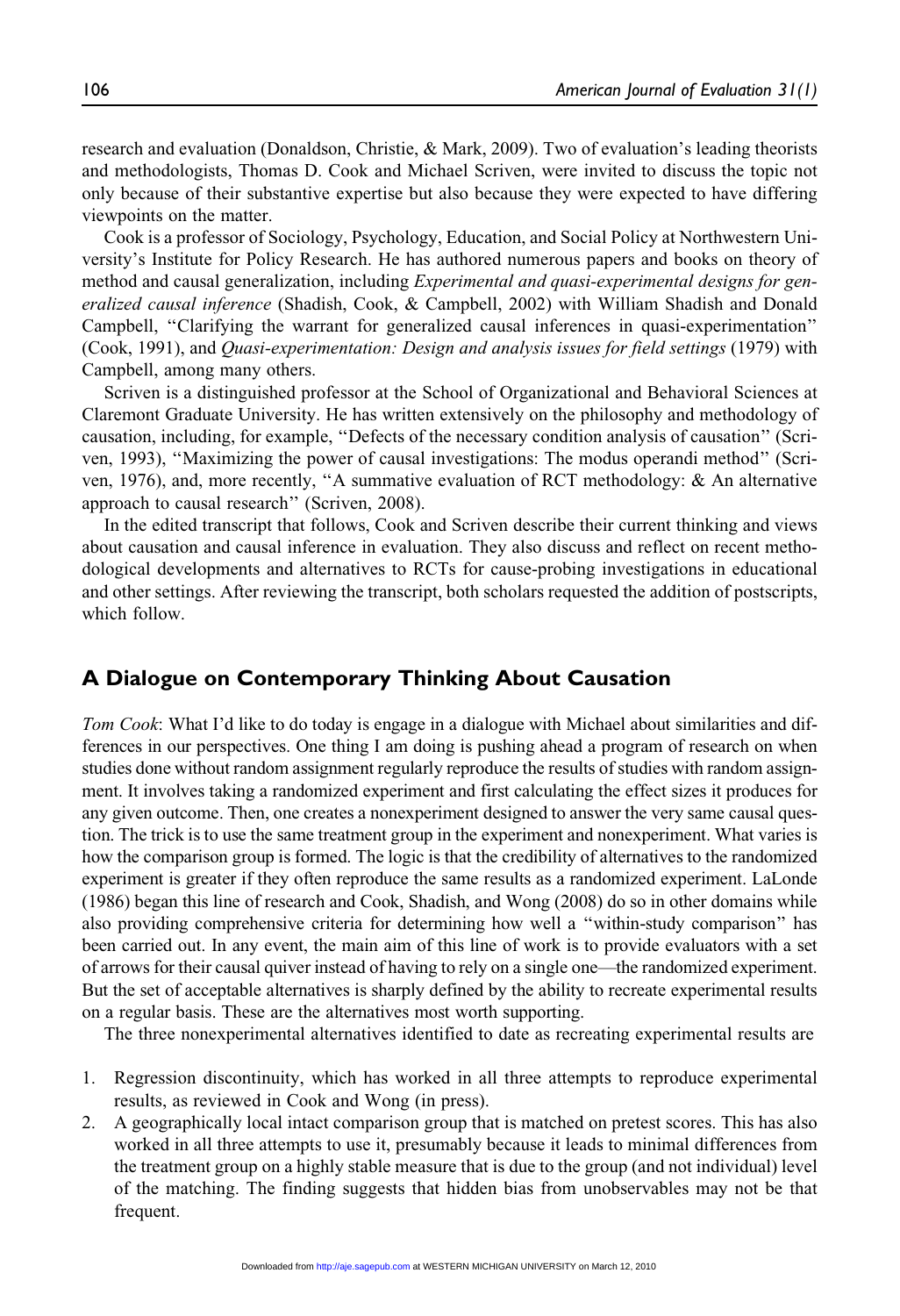3. When the process of assignment to treatment is perfectly known. With initially nonequivalent contrast groups, researchers sometimes have excellent independent knowledge of the process of selection into treatment. Measures of this can then be used to equate the nonequivalent comparison group to the treatment group. The need is both to choose the right covariates describing selection into treatment on variables correlated with outcome and to measure these covariates very reliably.

The second line of research I am doing is on No Child Left Behind (NCLB). I have an interrupted time-series study with Manyee Wong on the national impact of NCLB. Given it is a national program, the trick has always been to find a counterfactual group of schools not exposed to NCLB. Using time series, we have created a couple of imperfect counterfactual groups from 1990 to 2007 at 2- or 3-year intervals when the main National Assessment of Educational Progress (NAEP) was given. One counterfactual compares public and private schools, and the other compares public schools in states that set lower standards for making adequate yearly progress and states that set higher standards. We are also doing a study of NCLB's effect on students with disabilities using a version of regression discontinuity (Wong, Cook, & Steiner, 2009). But there are great complications because a school can fail to make adequate progress for reasons over and above the percentage of its students who are proficient on the state test—for example, because of confidence intervals around these proficiencies, for reasons of safe harbor or growth criteria, or because schools successfully appeal the state decision about the school. So, assignment is by four or five mechanisms rather than the classic single one! Fortunately, these are almost all deterministic rather than probabilistic mechanisms, and the issue then becomes how to do a regression discontinuity with multiple deterministic assignment criteria rather than a single one.

The third line of work is quite different. I am studying how children's development from zero to eight is influenced by multiple physical, social, and institutional contexts considered jointly—the physical home and its immediate surrounds, family composition and internal processes, neighborhood composition and its social climate and institutional resources and, finally, educational institutions like child care, preschool, and school. Our social science is constructed around individual social contexts like schools, neighborhoods, families, and the like that do not capture the complexity of children' lives as they experience, for example, pretty competent parents, lousy schools, good peers, and very few neighborhood institutions (Fleming, Cook, & Stone, 2002). Children's lives are much more complicated than our academic way of framing them.

To summarize, I am trying to create an empirical warrant for alternatives to randomized experiments so that we have multiple arrows in our causal method quiver.

Michael Scriven: I am going to hand out a one-pager (see Appendix A), which summarizes some of the problems with the RCT approach. I am hoping that Tom will comment on these points and if we agree on enough we can regard this as an evidentiary service for the randomly controlled trial and if we don't then we will clarify.

To begin with, Tom's allegiance is not regarded as being 100% reliable by the RCT gang because he has a tendency to be rather more open minded about causal alternatives than the most vocal of the enthusiasts. As you can tell from his talk, he has really engaged in a set of other activities that are not really true RCT applications, but rather extending the range of legitimate approaches to other, somewhat different approach methodologies, an approach which I heartily endorse.

One reason why Tom was one of the early leaders of the RCT lobby is because he was fed up with (I hope you will correct me if I am wrong or misrepresenting you, Tom), a disgraceful mess of 20 years of really second rate, invalid research on interventions in human affairs. That in turn was a backlash to the first of the RCT swings of the pendulum in the late eighties/early nineties when there were many fruitless studies. They were fruitless mainly because they were either badly designed or badly executed studies, as Tom found when he looked at them very carefully, so that the best of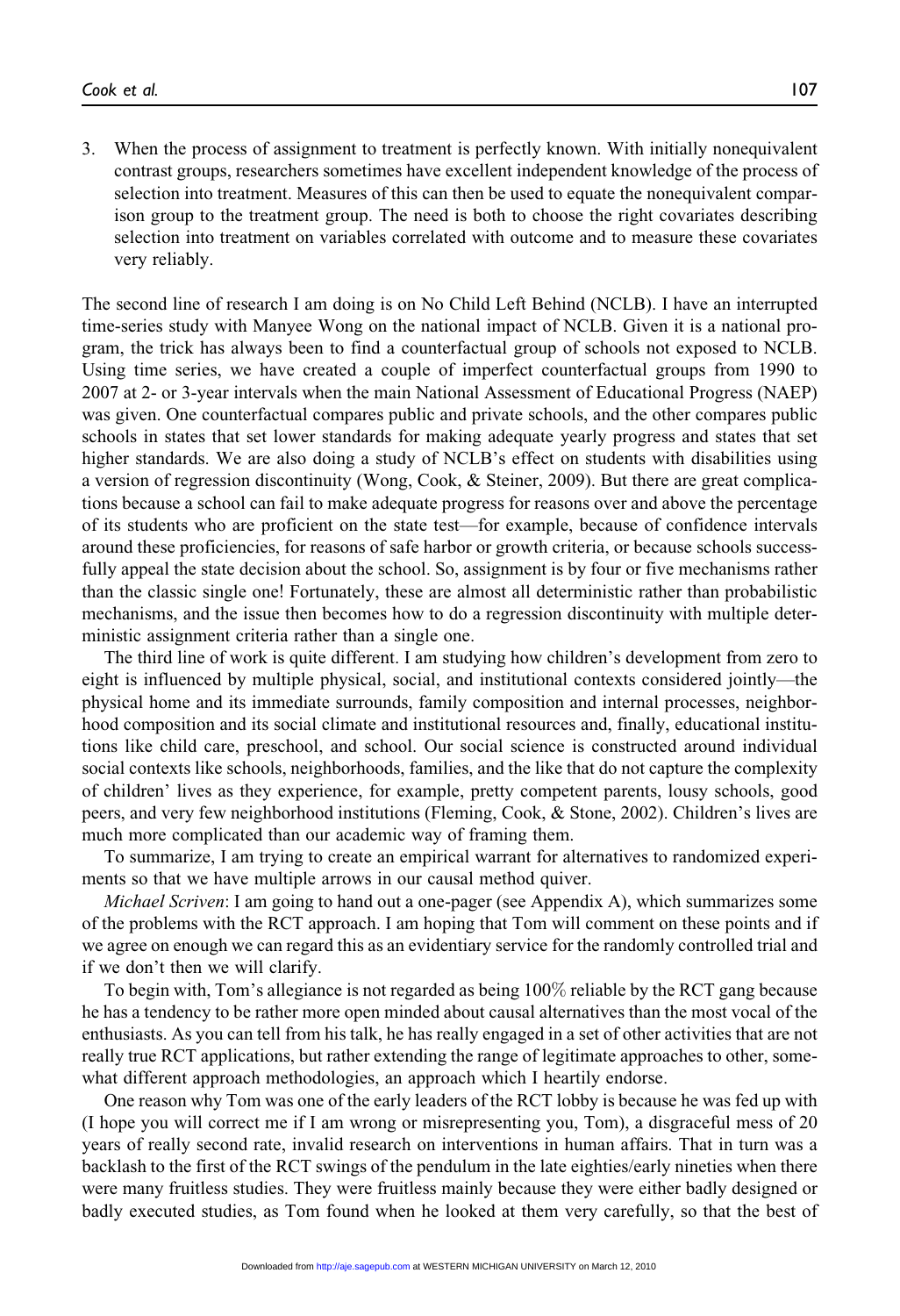current RCT designs avoid many of those problems. But, to do this, they impose tough requirements, one of which is a somewhat ironic one. It arises because you have to really watch out for two of the endemic problems with RCTs that involve the deterioration of the experimental conditions through two leakages—one being differential attrition, so that (typically) the control group membership declines to the point where you are in trouble with the statistical significance of the comparison, the other being cross-contamination. The ironic part of this is that you have got to pick up these leakages or weaknesses very fast indeed, and stop them, or you have lost the design. And, to do that you have to have your finger on the pulse of almost everyone in the control group all the time; that is, constant watching by very skilled observers. But the skills that are required to do that are the skills of a good qualitative researcher, and of course the irony is that the people running RCTs usually do not have and in fact are not hospitable to very good qualitative researchers. So, the general problem is that not many of them meet and hold up the conditions that the RCT imposes.

The hard-line RCT position is the view that, with the possible exception of regression discontinuity, the RCT design is the only legitimate way to establish causal claims and that position is typically supported by three main pillars. The first is the claim that only the RCT design excludes all alternative causes, essentially because there is only one difference between the two groups. One problem with that arises because in many interventions, under general ethical constraints, all subjects must be informed that they are part of an experiment, and it takes a subject with an IQ of 95 or more about 2 days to work out whether she or he is in the experimental or the control group. Now the minute that this realization dawns on you the design immediately has two problems. One problem is that cross-contamination now becomes a possibility because you started boasting to your pals that you are getting the hot new treatment. But even if you have good watchers on that front, a more serious problem is that the Hawthorne effect (and the reverse Hawthorne effect) now comes in to do its worst.

And its worst is pretty serious. That is, it may be that there is now another difference between the two groups, other than that fact that one is getting treated in a different way, namely that one knows it is being experimented on, a state of mind that may itself be producing the whole effect, with no help from the intrinsic virtues of the treatment. Unless the design eliminates this possibility, which is only possible with some special types of treatment, what you are seeing in the usual arguments for RCTs is mislabeled. It's mislabeled marketing because you are not getting RCTs. RCT designs are normally defined as double-blind and these aren't double-blind designs.

The second problem, a technical one, is the often-quoted claim that the important and unique feature of the RCT design is that it's the only design that supports the true meaning of causation, which is taken to be support for the counterfactual claim. In other words, it supports the claim that if this treatment had not occurred, then the effect would not have occurred. Well that would be an advantage if it were true that the counterfactual approach were the correct analysis of causation. But for anybody that knows the literature on causation, it's not true. The counterfactual claim is invalid basically for the very simple reason that there are many cases of what is called overdetermination. That is, cases where a number of factors are present in the context, any one of which would have produced the same result even if the result was not produced by the intervention.

The classic example of this is the guy who has jumped off the top of a skyscraper and as he passes the 44th floor somebody shoots him through the head with a .357 magnum. Well, it's clear enough that the shooter killed him but it's clearly not true that he would not have died if the shooter hadn't shot him; so the counterfactual condition does not apply, so it can't be an essential part of the meaning of cause. In the medical and social sciences, there are many, many cases where that happens.

The third claim is more complicated, the claim that no other design does it as well. Now there's a little verbal trap here that one needs to try to get clear about. The verbal trap was the invention of the term ''quasi-experimental,'' which gives you a strong sense that these designs are something less than the best in all respects. But quasi-experimental designs are not feeble attempts at the one true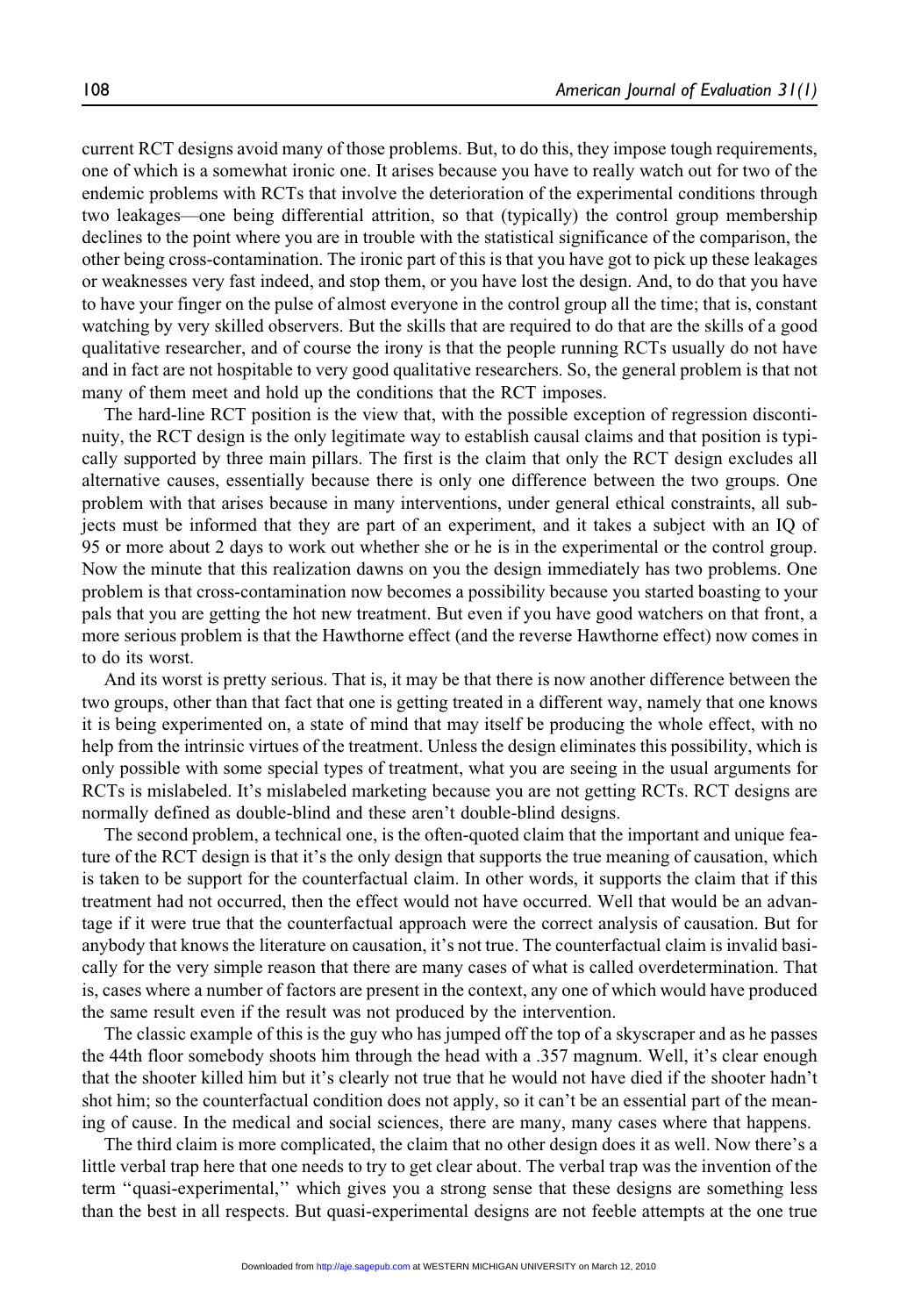experimental design, they are alternative ways to establish conclusions, often better ways in particular circumstances. You even hear a lot of nonsense from the enthusiasts for the RCT who say that the only true experiments involve control groups with random allocation of subjects to treatment and control. That is only true if you assume what you can't prove. True experiments involve pouring stuff into flasks and finding out whether the result bubbles or turns green; or whether or not if we double the volume of a gas container, the pressure is cut in half, and so on and so on. The history of science is full of these true experiments. They have nothing to do with control groups of any kind.

The issue about quasi-experimental designs that we are interested in here is a simple one: can any of them establish causal conclusions beyond reasonable doubt? That's what the scientist usually wants to know, just as the judge wants to know it in a felony case; has the case that the defendant intentionally caused the victim's death been made beyond reasonable doubt? Of course there aren't any control groups involved, and, just as in scientific research, there are plenty of bodies of evidence that establish causation in the law, as in science, without control groups, let alone random allocation of subjects to them.

Many quasi-experimental designs, for example a good interrupted time-series design, when you can match the conditions required, will establish the result beyond reasonable doubt. Some of the many others that can do this are listed under "C" in the appendix. Now, the one that I know Tom doesn't like is C1. He doesn't like the idea that you can observe causation. There is a long, very distinguished philosophical history of the debates on this, in which Hume says things like, when you see one billiard ball hit another and you say it caused the target ball to go somewhere else on the table, you did not actually see the cause as something apart from the movement of the one ball into the other, something you have seen often before and always accompanied with that result. So, the causal claim is just the claim of succession and constant conjunction.

The cause is not a separate entity that you see, it is a combination of features of the circumstances you observe. So, this is just a bad heritage from early empiricist cum positivist thinking which we no longer accept it, because clearly it's the case that when I [loud bang], make that noise, and I ask you what made that noise, you answer with a causal claim, "you dropped your keys onto the table top," and you're damn sure that is what happened, you saw it happen, and you're right beyond reasonable doubt. So, forget the idea that you can't observe causation, of course you can.

The second family of cases, C2, is highly scientific claims in the forensic sciences. We all know that when somebody does an autopsy of an individual who was shot with a .45 in the forehead at a range of one foot and has a hole going in the front and coming out the back, establishing the cause of death is not a rocket science problem, it's a straightforward problem. And we don't have any doubt, we don't wish we could run a control group, we don't even have data about how many times that doesn't work. But we're entirely clear about this one, we have dug around in the brain and found out there is nothing else in there, or elsewhere in the body, that could have possibly caused death.

And then, in the causal list, we have highly scientific claims in other areas, for example regression discontinuity, the one Tom has been working in lately, and then this colossal group C5 of the theorybased claims. Then, in theC6 group I put many other examples, because I thinkthere's a group here which use this same General Elimination Method (GEM) as I call it, something like what is called ''inference to the best explanation.'' We claim that the intervention has causes that are visible, and we do that by eliminating other possible causes in relatively systematic ways, a complicated but perfectly feasible process.

The ethical requirements about the randomized control group means that you have got to find subjects who are willing to face the fact that they have at least one chance in three, perhaps one in two, in getting no treatment and staying with no treatment for the duration of the study which may be quite a long time. That reduces your volunteer intake, so you may not be able to get anything like a random sample of the population that you'd like to generalize about. So you're really restricting your generalizability because of the nature of the RCT design, and that's a serious problem that doesn't apply to many other designs such as the interrupted time series.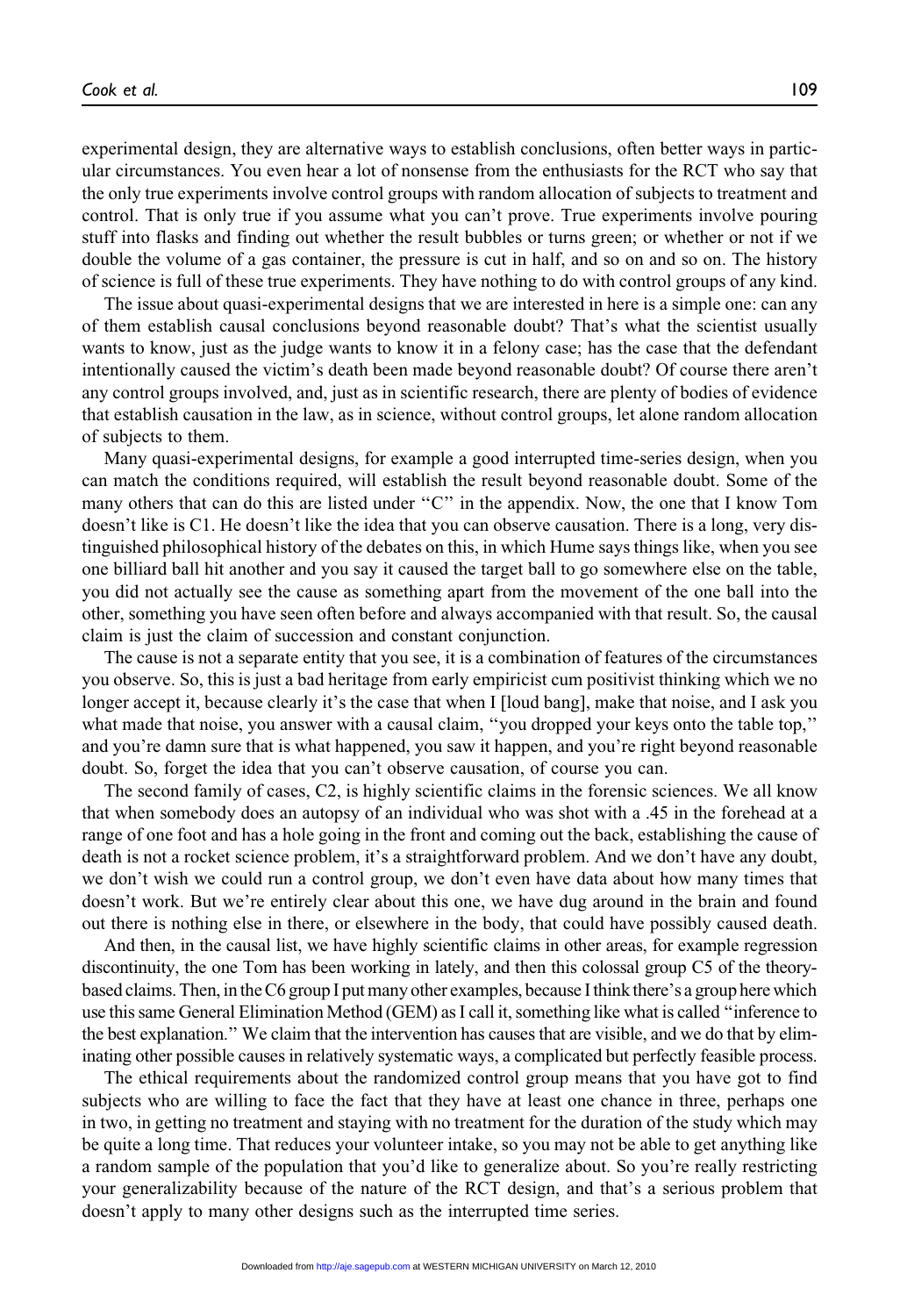I'll just finish by saying that for me a worrying feature of the RCT crusade is that nobody is looking at whether it is producing good or bad results, and it's peculiarly interesting that nobody has suggested doing an RCT study to see the intervention of forcing RCTs on behavioral studies. I think it's clear you could not use this design for such a study, which suggests there is something wrong with the view that it's the only valid design for causal studies.

Tom Cook: As I hope you'll see, my position is somewhat more nuanced than the position ascribed to me, at least I hope so. I am a fan of RCTs but a critical one and not for all of the same reasons Mike adduced. I think he is wrong on some points, and I also think he is not sufficiently critical of the RCT at other points.

The first point he made is that advocates of RCT designs are wrong when they claim that random assignment excludes all alternative causes. That is not a claim I would expect to find anywhere in the literature, though I know it pops up in casual dialog. Every advocate or practitioner of RCT knows that logic requires that he or she struggle with three conditions that can undermine a randomized experiment. Mike mentioned two of them.

The first is when you say you've done a randomized experiment but the procedure used for assignment to treatment is in fact not genuinely a randomly assigned one. The classic example of that was the first draft lottery at the time of the war in Vietnam. They put 365 numbers corresponding to each day of the year into a big, big bowl. If your birthday came out number one then you were eligible for the draft, and so on. A few years afterwards it was discovered that this lottery was not in fact truly random because they hadn't shaken up the numbers well enough. There are all types of mechanical ways that random assignment can get screwed up too, just as there are researchers who misunderstand random assignment and who confuse what is haphazard with what is formally random.

The second problem with an RCT that Mike talked about was differential attrition. It is also much less of a problem today because we are much more aware of it and know how to minimize it. In the famous 1960s New Jersey Negative Income Tax Experiment, where families were randomly assigned to different amounts of guaranteed income people dropped out of the study much more if they were guaranteed an income of zero or \$5,000 than \$25,000. This differential dropout was discovered in the first months of the study, and merely paying control and low benefit households a small amount of money to recompense for the time spent on measurement was enough to make the differential dropout rates disappear.

In this connection, consider the sample survey, probably the most successful thing social science has given the world. Why do we have such an effective, though sometimes bothersome, survey research industry? In part, it depends on an elegant statistical theory for selecting instances so that the achieved sample represents the population of interest within known limits of sampling error. But the industry also depends on the synthesis of thousands of little studies of individually mundane but cumulatively important topics like: What's the effect of having an interviewer who's black, brown, green, blue? What's the effect of doing the survey by telephone, face to face, by computer? What's the effect of having 5-point, 6-point, 7-point Likert scale? What's the effect of calling people at 2 o'clock, 4 o'clock or 6 o'clock in the afternoon? Researchers have done this huge amount of work over 50 years to improve the implementation of surveys in the real world. The same is happening today with randomized experiments. We're learning more and more about empirically validated implementation practices that reduce our problems, including those related to differential attrition.

There is a lot of writing in the random assignment literature about treatment contamination. While I am a great advocate for randomized experiments as the best single arrow in the evaluator's causal quiver, I'm not an advocate for it as being perfect or for it being the only arrow in the quiver. Mike thinks that others think it should be the only arrow in the quiver; or at least he seems to think that I believe this when I do not. In any event, you can and do sometimes get contamination in experiments. Teachers talk to each other about problems and they may be in different treatment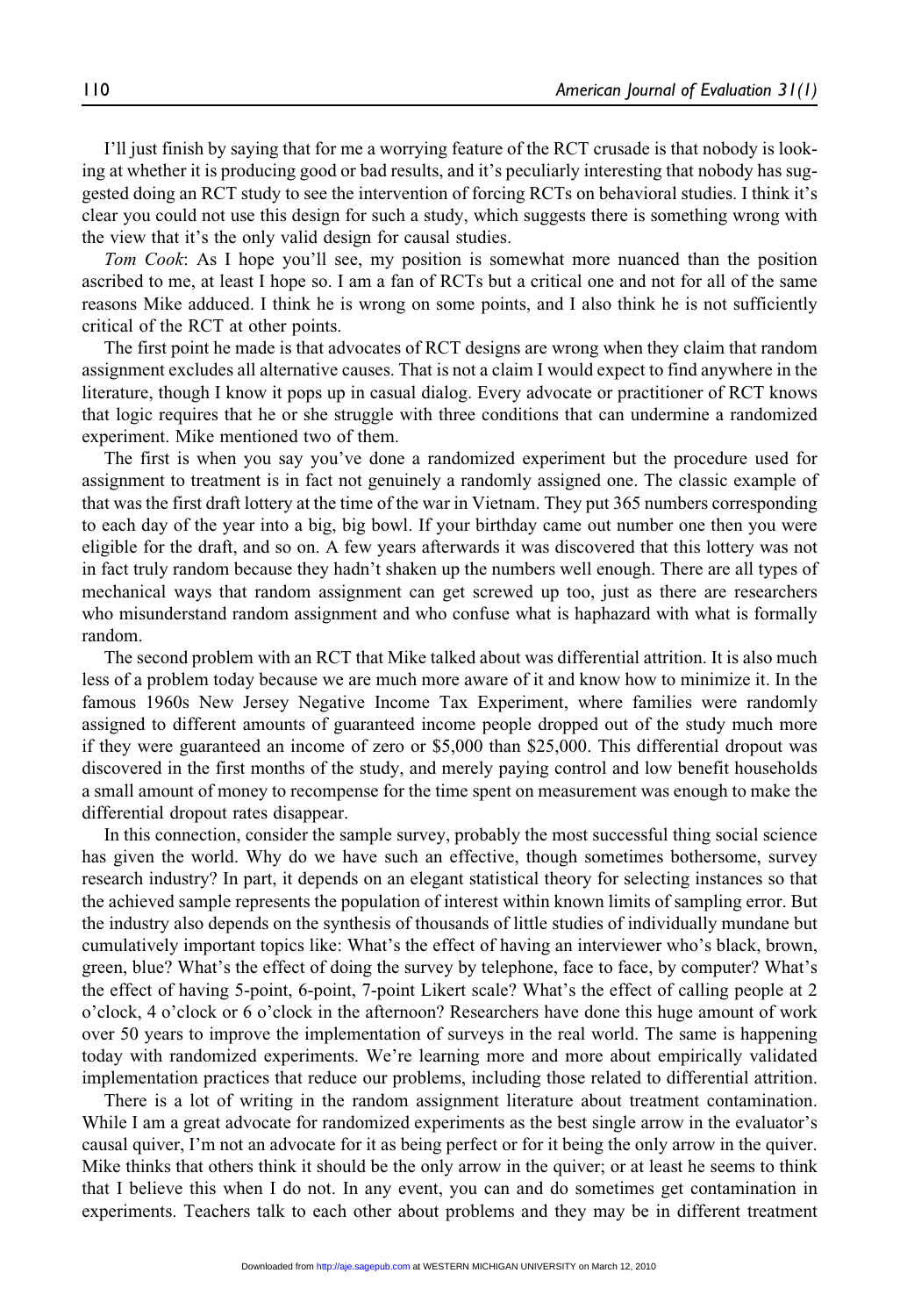groups. The case you have to make is that there's something unique about contamination that arises because of random assignment.

Now you have to always ask yourself the questions: How effective is the cumulative learning of researchers about how to prevent, identify, and minimize contamination in experiments? Let me give you a case study of the latter, I did a study in Detroit, in Chicago, and Prince Georges County, Maryland, of Jim Comer's School Development program (Cook, Habib, Phillips, Settersten, Shagle, & Degirmencioglu, 1999; Cook, Hunt, & Murphy, 2000; Cook & Hirschfield, 2008). It's a whole school development program, and a randomized experiment was attempted in Prince Georges County. We were worried about contamination, and so every year we interviewed all people paid to implement the program in the schools, and all of the principals about a lot of issues, including contamination. There was a possibility of control cases borrowing parts of the treatment, and of the treatment schools not implementing parts of what they were supposed to and thus coming to resemble the control schools. We found 3 instances of this out of 10.

Well that's 3 out of 10 control schools, not 10 of 10. But what did they borrow? The Comer school program involved changing the school's governance structure so that teachers and parents play an important role in decisions about school goals, about monitoring progress towards these goals, and about making midcourse corrections. It also requires teachers going to Yale for a professional development workshop and then several times undergoing a shorter professional developmental program in their district. In none of the control schools did anybody go to Yale. In none of them did they get any professional development on the program. In none of them did they set up all the three teams as specified in the program theory. So, only some schools borrowed, and those that did borrowed only parts of the program and not those most central to its theory. One has to be very careful in thinking about contamination and describing it lest one use the concept too promiscuously, inferring that the program has been borrowed merely because some details from the program has been borrowed in some of the schools or classrooms.

We have also learned a lot by now about how to monitor contamination to see how frequent it is, and how to reduce it. Why are we in education all caught up today in hierarchical linear modeling? This is partly due the nature of the social structure of our society. But another reason for the current level of interest is fear of treatment contamination. So, one way we deal with suspected contamination is to make the unit of assignment more aggregated.

So, if we look to the first of Mike's three great pillars I think he's logically correct in the narrow sense that random assignment cannot by itself guarantee a secure causal inference. But I am not sure anyone believes this on even a moment's reflection, and I am sure that the behavior of careful experimenters belies this as they struggle to justify that a correct random assignment procedure was chosen and implemented well, that attrition was not differential by treatment, and that treatment contamination was minimal or otherwise adequately dealt with. Knowledge is accreting about how to implement experiments so that these problems occur less often and with lesser severity—just like how we learned how to implement surveys better.

The second pillar concerns the denial Mike makes of the claim that only the RCT is supported by the counterfactual analysis of causation. That is an incorrect assumption. If you look at Rubin's causal model, the currently preferred statistical version of causation, it clearly says that the correct counterfactual is logically impossible. The counterfactual we'd like to have is the same person undergoing the treatment and comparison states at exactly the same time and in exactly the same situation. But this individual level analysis of causation contravenes the laws of physics. So, all the modern discussions of causation among the statistics crowd start from the assumption that what we do in the RCT is second best in logic. It creates groups that are identical on expectation and not in the concrete study under analysis. That is, the theory claims that the groups would be identical if an infinite number of random assignments were made; not that they are identical in this particular random assignment in this particular study.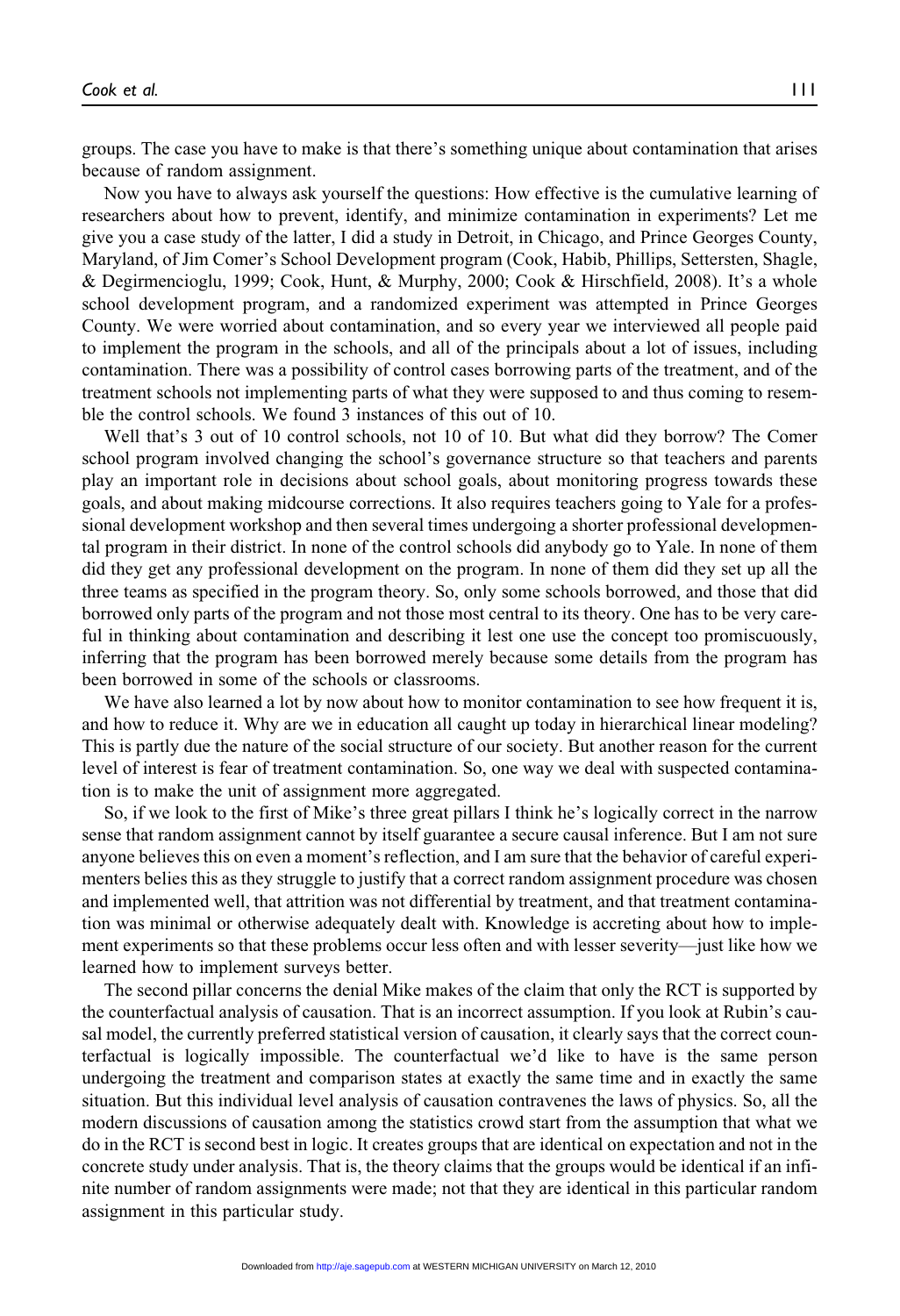Let's go to the third pillar that Mike criticizes—that no other design establishes causal claims with certainty. It's a little more complicated than that. I think no one denies that you can make causal inferences without random assignment. Not even the most fervent advocates of random assignment believe it is a necessary condition for causation. Consider the published interrupted time series of the effects of Cincinnati Bell charging for directory assistance calls. They used to tell you for free but then they started to charge you for it. What happened to the number of calls to the telephone service for information? It drops about 15 standard deviations, an effect so large it hits you between the eyes. And it occurs right on the day that Cincinnati Bell changed its pricing policy for directory assistance calls. No one has yet come up with a plausible alternative to the claim that charging for directory assistance calls reduced the number of such calls in this one instance. Random assignment is definitely not necessary for cause.

But we in education do not ever get effects that large. Remember that the Institute for Educational Sciences (IES) sets up experiments to detect effect sizes of 1/5 of a standard deviation. But the point is that there are clearly alternatives to the random assignment. Let's use some common sense here. If Mike drops his keys and hears a thud, well it's a reasonable causal claim that the keys caused the thud so long as we also know that no one else has dropped their keys (or something like keys) at the same time.

It's important also to note that many of Mike's examples, like autopsy reports, go from observing an effect to identifying its cause. Random assignment is limited to the situation where, given a specific cause, we want to know its effects. How relevant is it to think about counter instances of causation when you start with a dead body, you cut it open, and you see that the heart is abnormally enlarged? In a case like this, causal inference depends on having an accurate and general theory of the healthy human body. The pathologist is undertaking what we call ''pattern matching,'' matching the pattern she knows the human body should have against the pattern observed and then saying ''Well if the body is abnormal in this and this way, what are the possible diseases that could have done this? Maybe there are two or three of them, but of those two or three, what are the differential clues I should look for to rule out one versus another?'' For social ameliorative fields that want to change the world in ways that will bring about positive consequences—like education—the interest is more often in going from causes to effects.

Another thing that Mike talked about was the ethics of random assignment, referring to the ethics of withholding the intervention from control groups for some period of time. But what about the ethics of not doing randomized experiments? What about the ethics of having causal information that is in fact based on weaker evidence and is wrong? When this happens, you carry on for years and years with practices that don't work whose warrant lies in studies that are logically weaker than experiments provide. So the argument for randomized experiments being unethical has to be counterweighed against the idea that not doing randomized experiments is unethical, because it perpetuates harmful practices that an experiment would likely have detected.

The last point I want to make is this. Mike refers to the RTC ''crusade'' in education. When I talk to people at IES, it doesn't seem like they're on a crusade. True, they've done about 40 national evaluations in the last 7 years, and almost all of them have been randomized experiments, many at the school level. Further, the What Works Clearinghouse prioritizes random experiments too. Certain kinds of quasi-experiments do get included but are down-weighted, while other kinds of studies making causal claims don't even get included. You can see here a multi-pronged attempt to institutionalize randomized experiments as the method of choice in education research. But this is not a crusade. A crusade is not as systematic as the IES agenda to influence causal practice in education. A crusade gives me the sense of people who, at the end of the 12th and the beginning of the 13th century, sent out robber barons to bring Christianity to the Muslims while dangling before these Christians the opportunity to get rich quick. There is nothing as systematic here as attempting to institutionalize a process at the apex of educational research from which a significant source of all educational research dollars flows.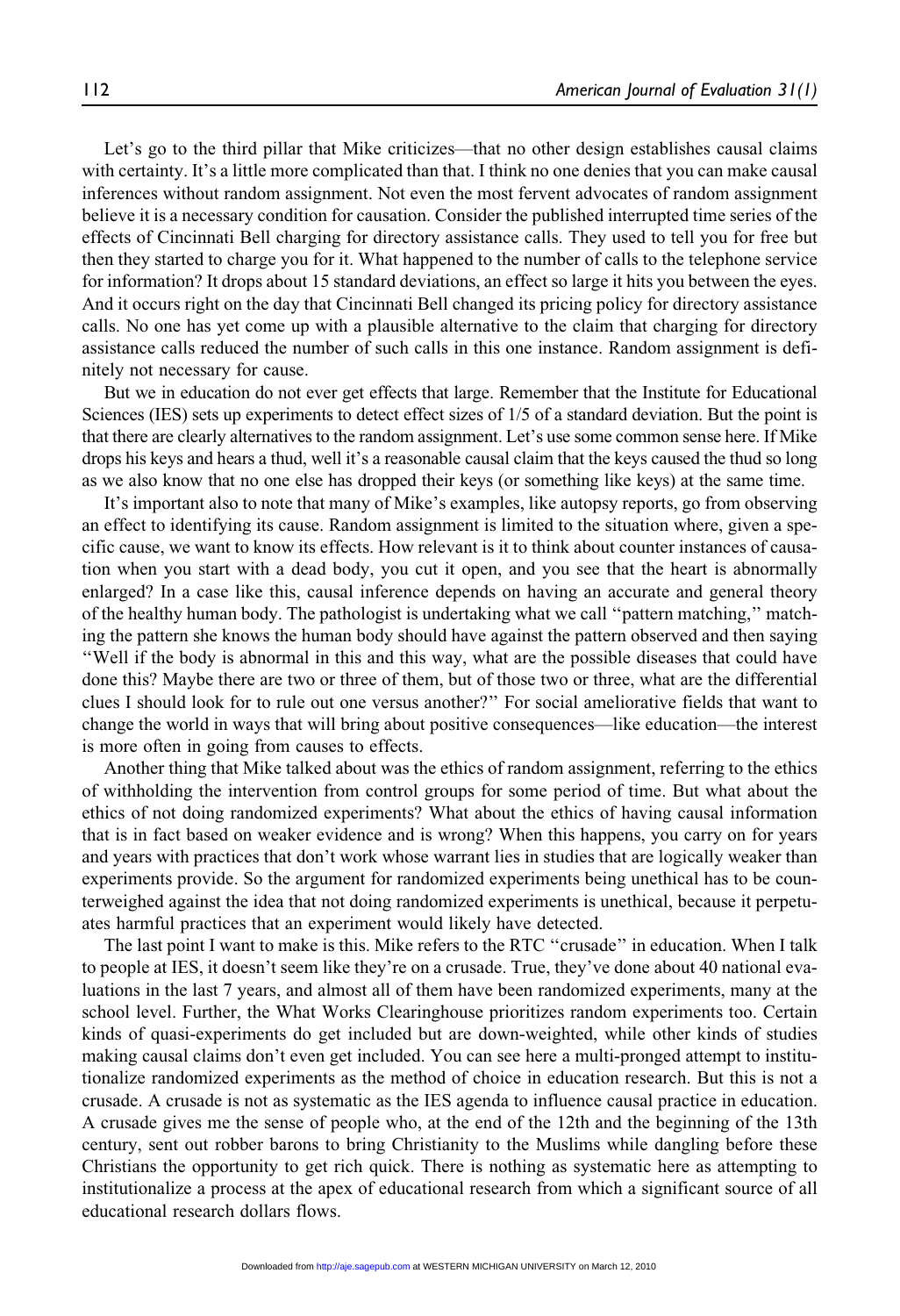There are, of course, costs to putting randomized experiments so high on the agenda. They constitute for me the real downside of the IES agenda. For example, how is the development of substantive theory in education to be promoted? Where is hypothesis generation to come from? Neither is promoted if lots and lots of interventions are conducted that do not explicitly start out to be crucial theory tests, as those in education are not today.

Now, the people I know at IES are absolutely aware of this, and their argument is quite simple. Over the past 30 years, a systematic attempt was made in education research to downgrade quantitative studies, like randomized experiments. In their view, 30 years ago education research got off in a wrong imperialistic direction that systematically privileged a constructivist research style and downplayed ''positivist'' methods like the experiment. By overemphasizing them now they are trying to set the historical record straight. In 2000 when they came to power, we knew so little about what worked.

Michael Scriven: NSF still has a fight in them, so RCT hasn't won all the fights yet, but they've won the research fight and they're doing their best to take over New Zealand and Australia and other places. So, I'm not too impressed by the idea that this is just ''we're going to have a little dictatorship to fix up the bad times in the past.''

Tom Cook: Can I just interject here? I think they have not won. In a historical tense this is a skirmish of just 7 years. There is absolutely no indication that the IES agenda will take over all or most of the journals and that assistant professors will have to do this kind of stuff to get tenure. There is no indication that they have yet taken over all of graduate education in methods so that young people are being brought up in a monolithic pro-experimental way. So IES hasn't won and it's not historically institutionalized. Seven years is probably how long it takes for God to blink.

Michael Scriven: Yes, well this is a little bit like saying, ''well its true we've only got armies taking over Iraq and most of Afghanistan but otherwise there are plenty of parts of the world we don't own, so we really haven't gotten very far yet.'' If you happen to be in educational research, the fact that you can't get funding for anything else for 7 years is a pretty serious take home. So, it's true there is some of the world that's left ahead to conquer with RCT, but it's done enough damage as it is. So, when you're making a rational decision about how to investigate something, you have to look very carefully at the fact that the RCT approach is an expensive way to go, sometimes an impossible way to go, and what are you going to be doing about alternative ways to go if you never fund any of them in educational research? And, after all, all that I am arguing for is something quite simple: match the design to the problem.

Now, he also said that he thought that this talk about the other cases that I gave, like autopsy, are cases where you reason from the effect back to the cause. Yes, and let's be clear about this, that's what the RCT people attack. They say ''you're not justifiedin the claims that you've been making about what produced the results that we're seeing.'' For example in the international poverty alleviation effort, we can see that there is a great reduction in poverty in certain areas where we've poured millions of dollars into Central Africa, it's obvious that that is an improvement, the question is what caused it? And there are a number of possible causes. We can look for the patterns that they exhibit if they were offered it and we can rule them out because they weren't the cause of the cases that we're talking about.

You don't have to cut people's heads off to kill them and it's not best just because it's not quasiexperimental, it's not best because it is not the only way to get where you want to go, which is to reach conclusions beyond reasonable doubt. You can get there six ways from breakfast and RCT is only one of the ways, and that means it shouldn't be getting all of the funding.

Tom Cook: For me the most fundamental criticism of randomized experiments is one we haven't talked about enough yet. Mike said, and I trust we all believe, that questions come first and method choice second. We cannot and should not have methods driving the kinds of questions we ask. If you have a quiver with one arrow only, called the randomized experiment, then that decides the kinds of causal questions one asks. You only ask about manipulable causes, and thus not directly about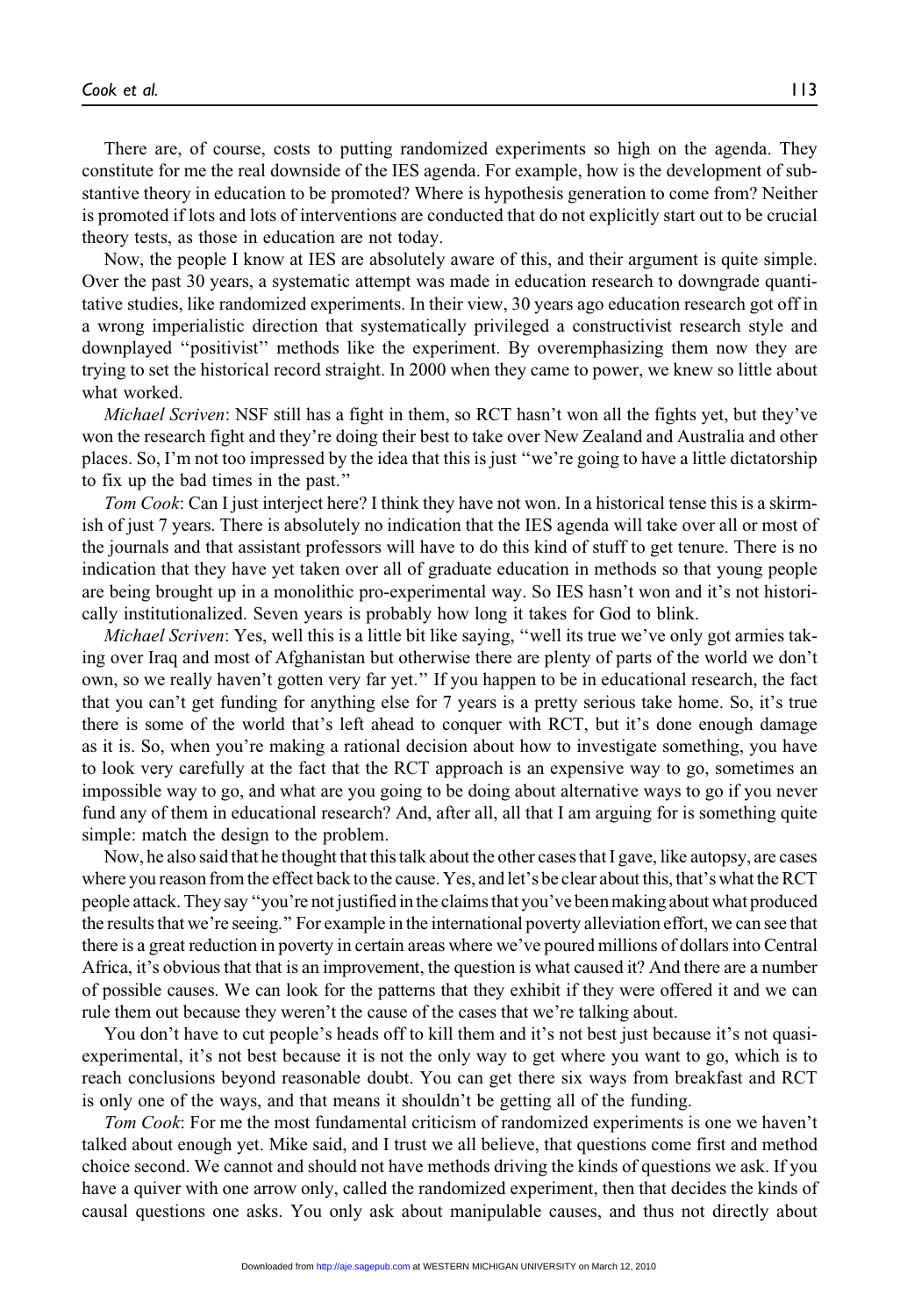gender or race as causes because they cannot be manipulated directly. If you only did randomized experiments you would have a body of causal knowledge that never talked about race except to ask whether the effects were the same for kids who were green, brown, blue, or yellow. You would have no causal theories in which race starts generating the causal process, because race is not manipulable. So, for me the biggest criticism of randomized experiments is that you don't get to ask a lot of questions (a) that are not causal; and when you do ask causal questions, (b) the kinds you ask are restricted to manipulable agents, and (c) do not involve much explanation of a general kind about why the observed results came about.

I have had occasion to be peripherally involved in a Mexican experiment then called Progresa and now renamed Oportunidades. It was a randomized experiment and it's probably saved many lives perhaps because it was a random experiment. So, I am turning Mike's point on its head. The Mexicans in their wisdom decided that they would roll income support, education, and health into one program. Oportunidades gives families a very healthy welfare income grant that sometimes triples income to the poor, contingent on their children staying on in school. There is even a supplement if your daughters stay in school because there's a national problem with girls dropping out too early. The added income is also contingent on the family going for health services on a regular basis and the children taking nutritional supplements. I suspect that the study results were trusted more throughout aide-giving policy circles because they came from a randomized experiment.

## **Postscripts**

Tom Cook: We probably both agree that RCTs are neither necessary nor sufficient for a well-warranted causal inference. But I would contend that most advocates of RCTs believe the same thing. Mike and I may also agree that RCTs are the best single tool for warranting causal inference when such inference is understood as describing the results of a deliberately manipulated possible cause. Our dispute would probably be about how much better RCTs are when compared to other specific tools for claiming causal results. I was heartened by what Mike had to say about much of the past causal research in education being bad. But to get to the bottom of our similarities and differences we would have to talk very specifically about specific causal tools from within a very broad range of both quantitative and qualitative research. We did not do that here. We probably also agree that that the description of what happens when I deliberately manipulate something rarely gets at what is most esteemed in theories of causation in scientific practice or nearly all normative philosophies of science. There the concern is much more with explanations of how or why things happen or with identifying widely applicable and robust effect-generating mechanisms. By themselves, experiments rarely produce such knowledge unless deliberately designed as so-called crucial experiments. That is, they are specifically designed to identify the key operating assumption of some important substantive theory.

We would probably also agree that an agenda focused only on experiments has deep opportunity costs. Many other kinds of important questions and issues do not get probed, ironically including many on which the vigor of experimentation itself ultimately depends. But when we look across the whole panoply of education funders (rather than just IES) we might disagree about how much these other issues are being neglected at this time in history. We would almost certainly disagree, I think, about whether it is today warranted to redress the imbalance of the 30 years when education research was in a rather militant constructivist mode that he and I agree did not serve us well in the long haul.

We would probably agree that the only defensible warrant for causal assertions is that no alternative interpretations are forthcoming from the relevant community of scholars and practitioners concerned with a given subject matter. Specific research tools seem peripheral from this perspective,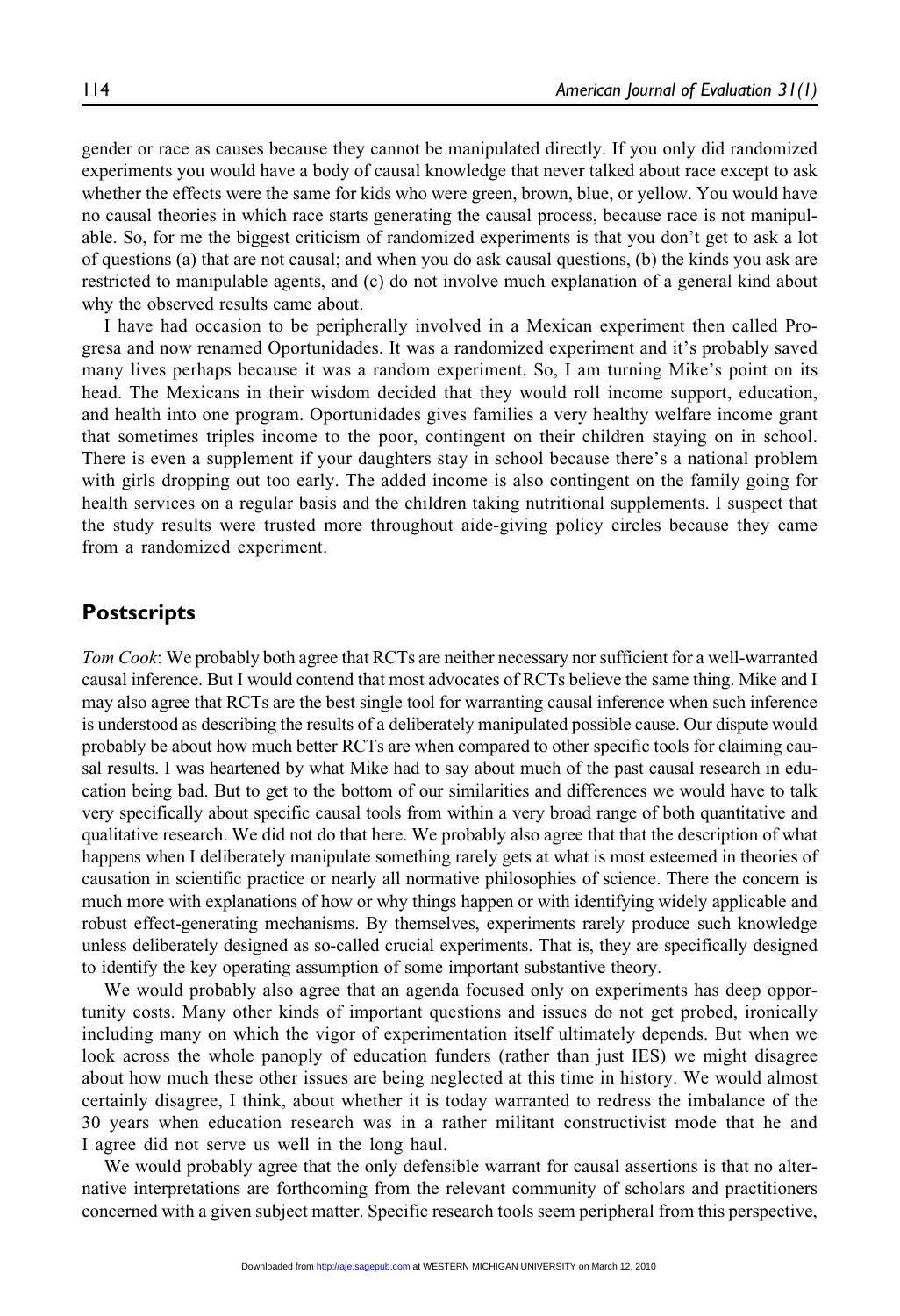even though some of them get us closer than others to the goal of ruling out all alternatives. They do this because of the logic underlying them, provided that this logic is implemented well in research practice. This might explain the preoccupation in this debate with implementing a correct random assignment procedure properly and with minimizing, directly observing, and correcting for treatment-related attrition and treatment crossovers. But the ultimate warrant for causal inference is not entirely tool-based or even truth-or logic-based. It is social. It has to do with acceptance of causal claims after intense critical scrutiny by a wide range of knowledgeable others, including those least likely to like a specific causal claim being made.

I suspect that a major difference between Mike and me is how much each of us would warrant causal claims through deliberately provoking multiple outside voices to be ultra-skeptical or through relying on one's own and one's immediate colleagues' judgment about how well alternative interpretations have been ruled out. I have no illusions about ever knowing I have reached the truth; but I have deep aspirations and even expectations of reaching very close approximations to the truth through a pluralistic, hyper-critical process of social commentary in which the choice of tools like random assignment plays an important but never determining role. I have very little faith in my own efficacy to rule out alternative interpretations. I am always too close to my own evidence and strongly held values. I always need help to be more critical, and in this process my intellectual antagonists are always my best friends. It would be wonderful to be a true believer; but I can never manage it; almost everything is grey to me, albeit different shades of that ''color.''

Michael Scriven: First, I do want to stress that I don't think Tom is one of the RCT superenthusiasts, but indeed, as he puts it, a critical user of it. He's correct that my main target is the heavy-handed RCT approach that has taken over much of the research funding and is trying to take over more of it.

And I'm glad he said a little about the randomizing problem; I think of that as a problem that was always controllable, once he had spotted its importance in practice, and is now well controlled. But I don't think that what I call the three pillars of the position are equally well controlled.

On contamination of the control group, he says that it's ''present throughout all of our summative evaluations.'' I think not, since many of them have no control group to be contaminated, for example the success case method studies and the interrupted time series.

On the counterfactual mistake, still endemic in the papers by most of the RCT folk, he thinks this problem is solved by the use of statistical matching of groups rather than individual matching. But the counter example of overdetermination, which brings down the counterfactual analysis, applies equally to groups.

On the third pillar, the certainty issue, Tom says ''Not even the most fervent advocates of random assignment believe it is a necessary condition for causation.'' He needs to look more carefully at well, I won't say "who he's in bed with" but "who's in the same room": that claim has been explicitly made by the director of IES.

Tom is on the winning team here, as he points out in some detail, and like the ruling class in other contexts, he's not as clear as he might be about life amongst the proletariat. It is the oppressed who notice the excesses, both in the language that he doesn't think anyone utters, and in the essential monopoly of funding that he agrees exists. It's entirely true that there is an ethical issue about using bad non-RCTs to base policy, just as there is in the other direction. But given that he agrees there are other ways to demonstrate causation, it seems clear we ought to be pursuing a middle ground: don't fund bad studies, of whatever kind, and do fund good and efficient use of research resources, whatever the design they use. That's the policy I'm advocating.

#### Declaration of Conflicting Interests

The authors declared no conflicts of interest with respect to the authorship and/or publication of this article.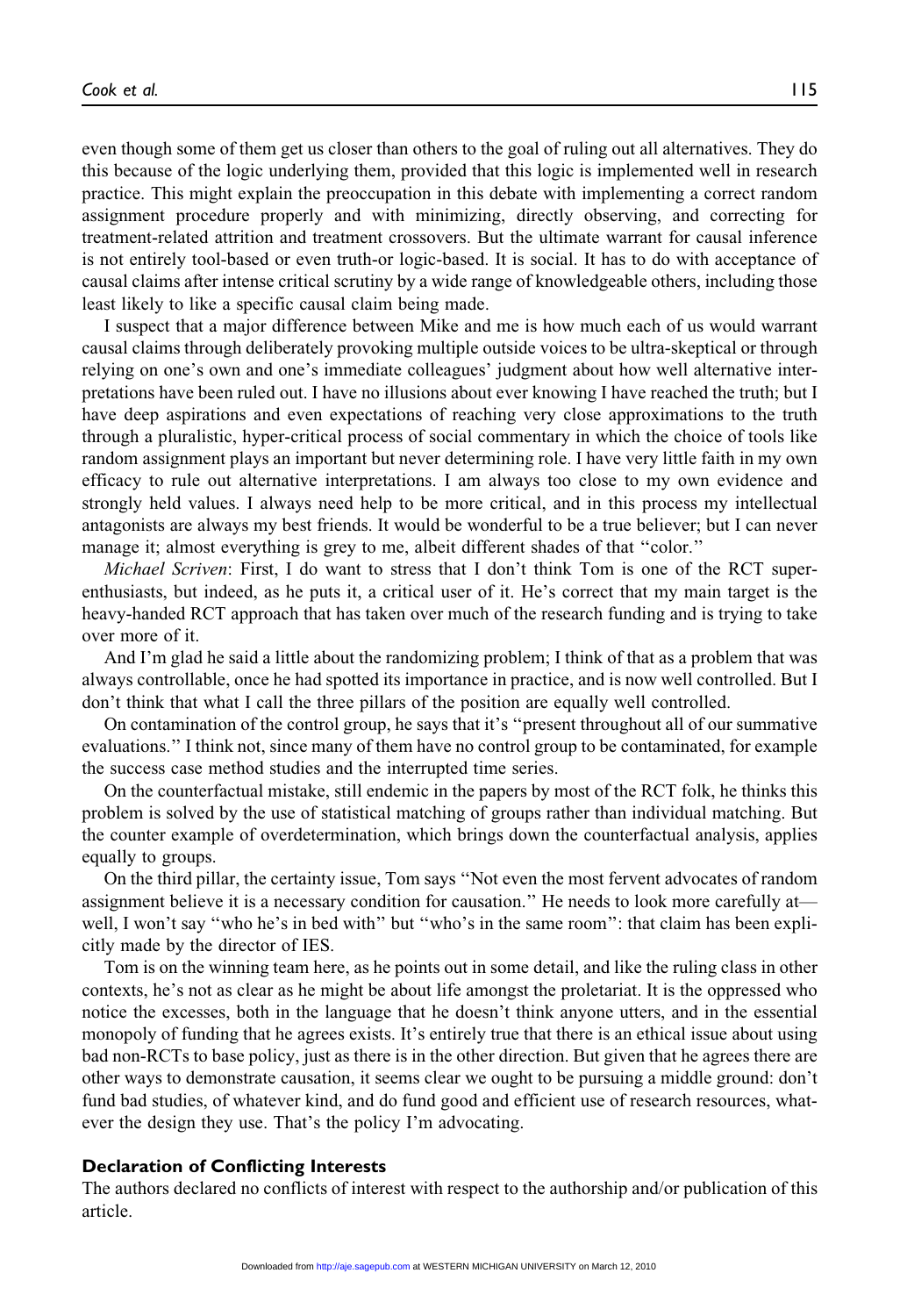#### Funding

This dialogue was funded by the Interdisciplinary Ph.D. in Evaluation program at Western Michigan University.

## Appendix A The Present Status of the Randomized Controlled Trials (RCT) as a Standard for Causal Investigations in Human Behavior

### The Three Great Pillars of the Position

- A. The claim that only the RCT design excludes all alternative causes: This claim fails because it is agreed that it is only true if RCTs are double-blind, and in human investigations, that condition is rarely met. Note A1: In fact, it is arguable only true for triple-blind studies that cast doubt on most drug studies, and most human behavior studies.
- B. The claim that only the RCT design supports the counterfactual analysis of causation: This claim is irrelevant because the counterfactual analysis is invalid; it is refuted by all cases of overdetermination, a common situation in medicine and human affairs.
- C. The claim that no other design establishes causal claims with comparable certainty: This claim is false, since it is refuted by several other approaches, for example:
	- 1. Critically filtered observational claims, for example, damage caused by an explosion seen by witnesses; color change in flask from adding litmus solution; making a noise by clapping.
	- 2. Highly scientific claims in forensic sciences, for example, autopsy reports.
	- 3. Highly scientific claims in case study research, for example, modified success case method (MSCM; Coryn, Schröter, & Hanssen, 2009).
	- 4. Many good quasi-experimental designs, for example, interrupted time series, especially with random time of treatment application and duration.
	- 5. Many theory-based causal claims in science, history, law, for example, that the collision of tectonic plates caused the Sierra Nevada, that a meteorite caused Meteor Crater, AZ and Tycho on the Moon; smoking causes cancer, etc.
	- 6. Many (other) applications of the general elimination method (GEM).

#### **References**

- Cook, T. D. (1991). Clarifying the warrant for generalized causal inferences in quasi-experimentation. In M. W. McLaughlin & D. C. Phillips (Eds.), Evaluation and education: At quarter century (pp. 115-144). Chicago: National Society for the Study of Education.
- Cook, T. D., Habib, F., Phillips, M., Settersten, R. A., Shagle, S. C., & Degirmencioglu, S. M. (1999). Comer's school development program in Prince George's County: A theory-based evaluation. American Educational Research Journal, 36, 543-597.
- Cook, T. D., & Hirschfield, P. J. (2008). Comer's School Development Program in Chicago: Effects on involvement with the juvenile justice system from the late elementary through the high school years. American Educational Research Journal, 45, 38-67.
- Cook, T. D., Hunt, H. D., & Murphy, R. F. (2000). Comer's School Development Program in Chicago: A theory-based evaluation. American Educational Research Journal, 37, 535-597.
- Cook, T. D., Shadish, W. R., & Wong, V. C. (2008). Three conditions under which experiments and observational studies produce comparable causal estimates: New findings from within-study comparisons. Journal of Policy Analysis and Management, 27, 724-750.